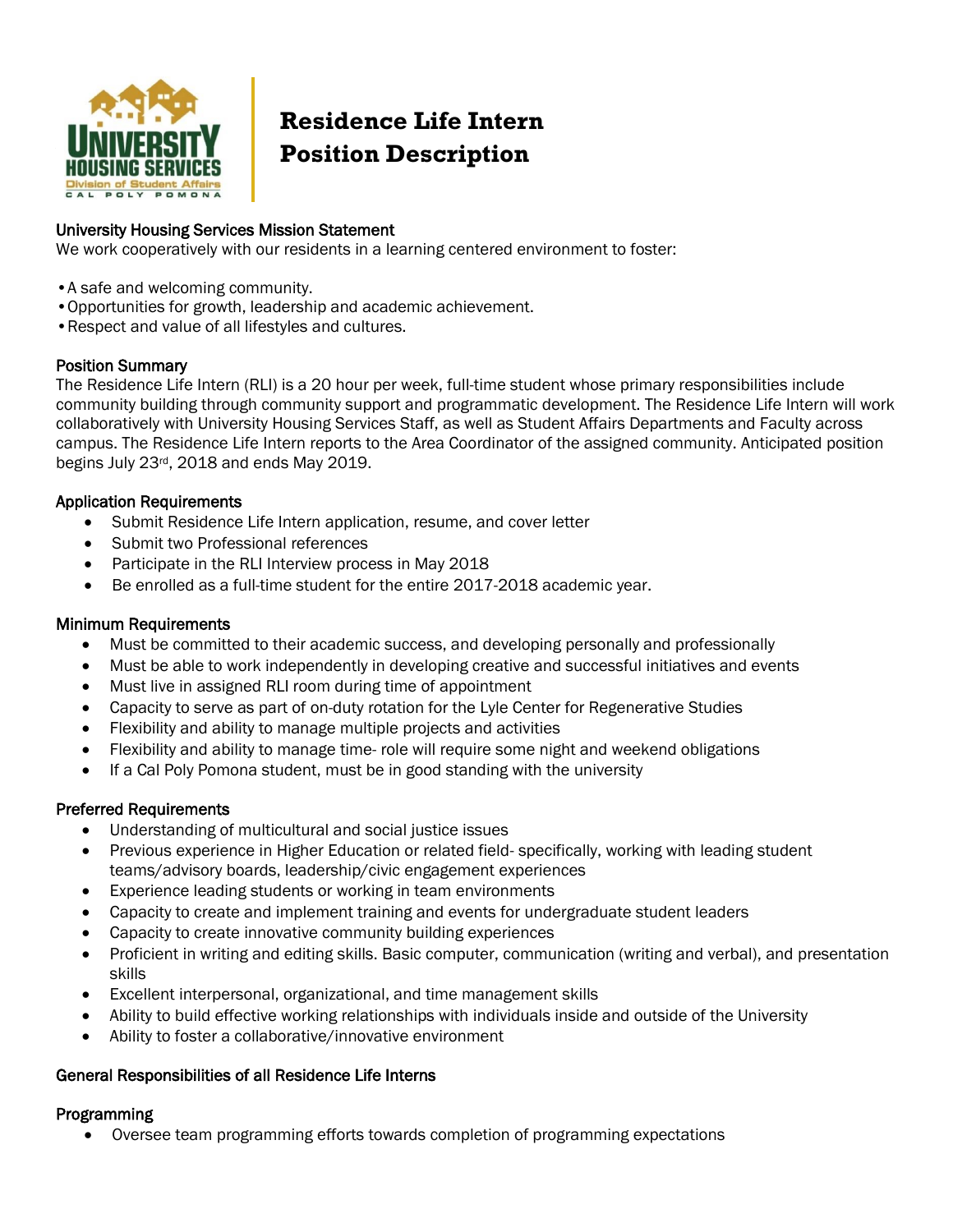- Track and monitor all programmatic initiatives in the community (passive, active, and weekend) according to departmental requirements
- Hold regular 1-on-1 meetings with Resident Advisor (RA) staff to provide regular feedback to help RAs improve performance with programmatic initiatives
- Create and foster meaningful working relationships with faculty and staff to partner with theme communities and educational programming

## **Conduct**

- Perform low-level incident review meetings (student conduct) for students allegedly in violation of university and housing policies
- Assign and track sanctions
- Create and implement innovative conduct prevention efforts with Area Coordinator

# Safety and Security

- Serve as an emergency crisis responder by serving on-duty rotation with the Lyle Center for Regenerative **Studies**
- Maintain facilities by placing work orders and performing appropriate follow-up
- Provide emergency response and on-call crisis management throughout the academic year
- Uphold and enforce University and UHS policies and procedures; document any violations

# Front Desk Management

- Oversee Front Desk Assistants (FDA) and assigned Front Desk area
- Establish meetings with FDAs as needed
- Participate in FDA selection process
- Assist in the development and implementation of initial fall training and ongoing trainings
- Provide regular feedback to Front Desk Assistants regarding performance
- Oversee On-Campus Marketing care package distribution

# Student Organization Advising

- In collaboration with the Area Coordinator, advise a University Housing Services student organization, such as Suites Council, Hall Council, RA Council, or National Residence Hall Honorary (NRHH)
- Assist in the recruitment process for the assigned student organization
- Assist with weekly meetings
- Meet regularly with executive board members
- Attend and support student organization programs

# Administrative Responsibilities

- Provide office hours as needed based on needs of residential area
- Participate and assist with the implementation of weekly community RA staff meetings
- Participate in resident move-in process at the beginning of each quarter and the check-out process at the end of each quarter (this includes preparation work prior to the actual check-in and checkout dates including preparing keys and related paperwork.)
- Assess current processes and make recommendations for improvements
- Assist with UHS departmental processes as needed

# Community Development

- Create an inclusive and welcoming community in collaboration with the Area Coordinator
- Be visible and involved in the residential community
- Attend and support community, departmental, and campus programs
- Interact with residents throughout the community on a regular basis
- Serve as a role model for standards of community living and academic success
- Liaise between the residents and the department or university as needed
- Actively participate and assist with Welcome Week activities in Fall Semester

## Other Duties as Assigned